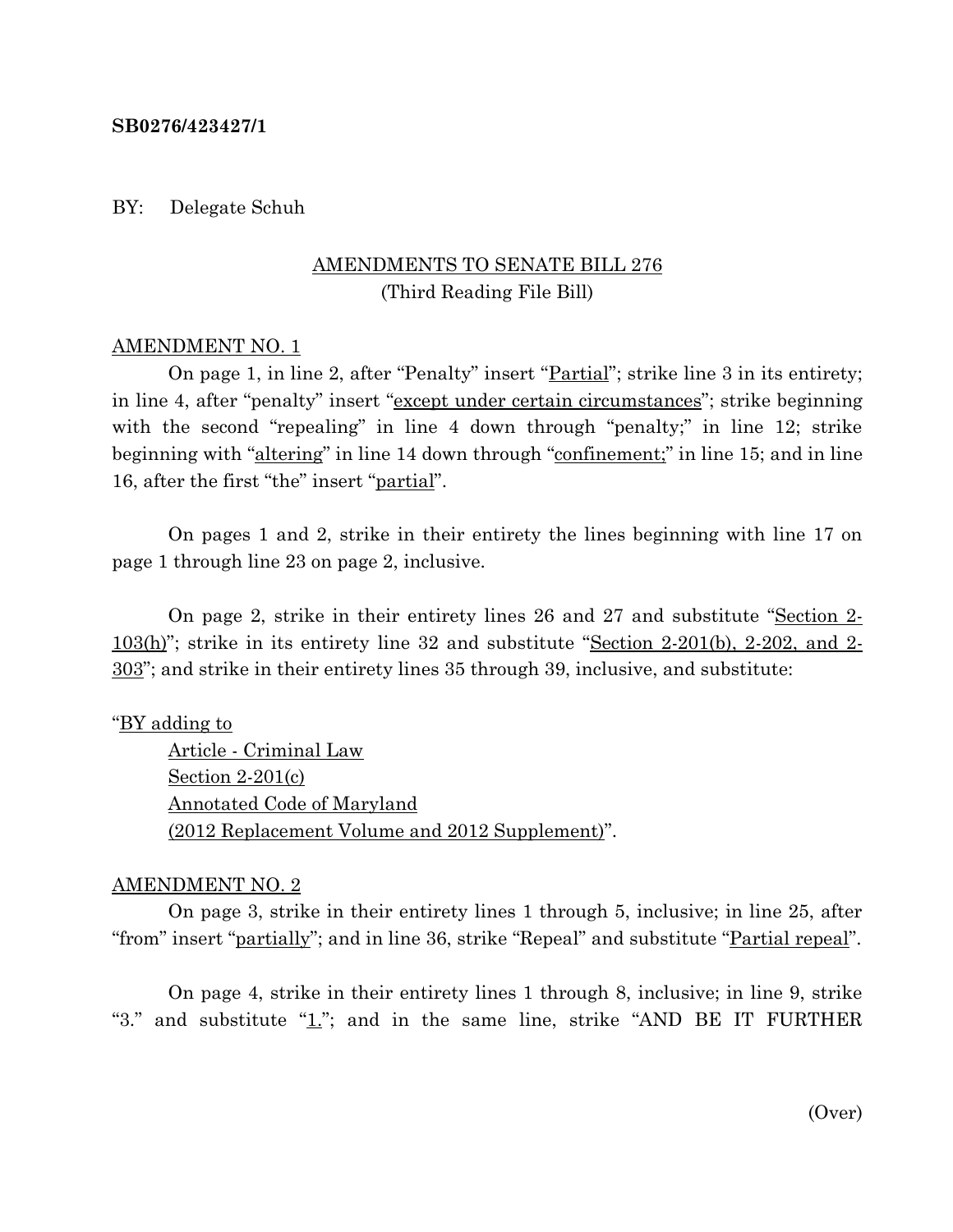### **SB0276/423427/1 SCHUH Amendments to SB 276 Page 2 of 3**

ENACTED" and substitute "BE IT ENACTED BY THE GENERAL ASSEMBLY OF MARYLAND".

On pages 4 through 10, strike in their entirety the lines beginning with line 11 on page 4 through line 20 on page 10, inclusive.

On page 11, in line 16, strike "A" and substitute "**SUBJECT TO SUBSECTION (C) OF THIS SECTION, A**"; after line 24, insert:

# "**(C) A PERSON WHO COMMITS MURDER IN THE FIRST DEGREE AND RAPE IN THE FIRST DEGREE OF MORE THAN 10 VICTIMS MAY BE SENTENCED TO DEATH IN COMPLIANCE WITH § 2-202 OF THIS SUBTITLE AND SUBTITLE 3 OF THIS TITLE.**";

in line 25, strike the bracket; in line 26, after "degree" insert "**UNDER § 2-201(C) OF THIS SUBTITLE**"; strike beginning with the colon in line 29 down through "(i)" in line 30; and in line 30, strike "and".

On page 12, strike in their entirety lines 1 and 2; strike beginning with "with" in line 3 down through "title," in line 4; and in line 5, strike "with respect to  $\S$  2- $303(g)(1)(i)$  of this title,".

On page 13, in lines 10 and 20, in each instance, strike the bracket; and strike in their entirety lines 11 through 19, inclusive.

On page 15, strike in their entirety lines 15 through 18, inclusive; and in lines 19, 22, and 24, strike "(iii)", "(iv)", and "(v)", respectively, and substitute "**(II)**", "**(III)**", and "**(IV)**", respectively.

On pages 16 and 17, strike in their entirety the lines beginning with line 13 on page 16 through line 9 on page 17, inclusive.